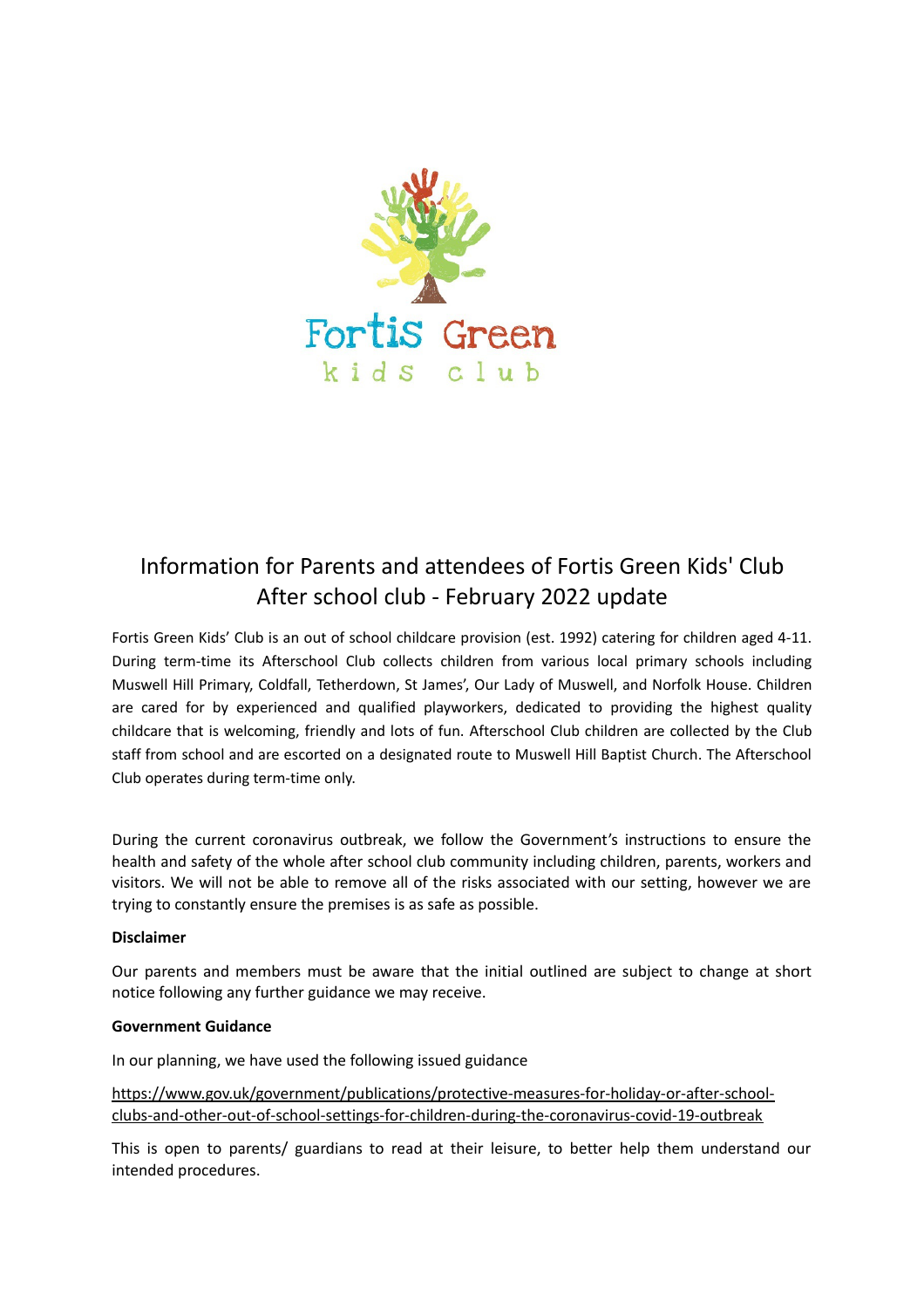These documents are updated on a regular basis, with any new updates being used as the foundations for any amendments to our operating procedures.

#### **Location**

Muswell Hill Baptist Church, Dukes Avenue, N10 2PT.

Telephone: 07904 570477 E-mail: [fortisgreenkidsclub@hotmail.co.uk](mailto:fortisgreenkidsclub@hotmail.co.uk)

## **New Safety Measures**

In all settings, preventing the spread of Covid-19 involves both targeting possible direct transmission (sneezing and coughing in close contact) and indirect transmission (via touching of contaminated surfaces).

We will continue to implement a range of measures designed to support the control of possible infection at our site; all which have been put together following guidance set out by the Department of Education:

- Avoiding contact with anyone showing symptoms of Covid-19
- Frequent hand cleaning and good respiratory hygiene practices
- Regular cleaning of our setting with disinfectant products.

## **Costs/ Tariff Schedule and Booking**

In order to assist in the affective implementation of safety measure and keep our children safe, advance booking is essential. This is also to allow us to make pick up arrangements with your child's school.

Only children over the age of 4 years, in full-time primary education, who are already registered online may attend. The cost for children attending Afterschool Club is £15 per session. **No refunds will be given for missed days as there are no cancellations for ASC bookings.**

Payment to be made by debit/credit card or childcare vouchers only.

Bookings will not be accepted for individuals with payments in arrears.

The club will operate between the hours of **Monday to Friday, pick up time (3 pm or after) to 6.15.**

Please add any specific pick up arrangements currently in place at your child's school by updating your child's file on magicbooking i.e. pick up times, current class and which entrance/gate. Please do notify your school in advance to ensure a smooth collection.

Parents are requested to ensure that children are picked up before 6.15 pm. Any delays in collecting your child will incur additional charges as outlined within the Fortis Green Kids Club Terms and conditions. \*

\*£5 will be charged for the first 15 minutes, followed by £5 for each subsequent 5 minutes or part thereof.

## **Food**

A snack is provided each day at the beginning of the session. It is absolutely essential that we are promptly informed/updated of any allergies each child may suffer from (via magic booking). Please make sure your child comes in with a clearly labelled water bottle.

#### **Emergency treatment**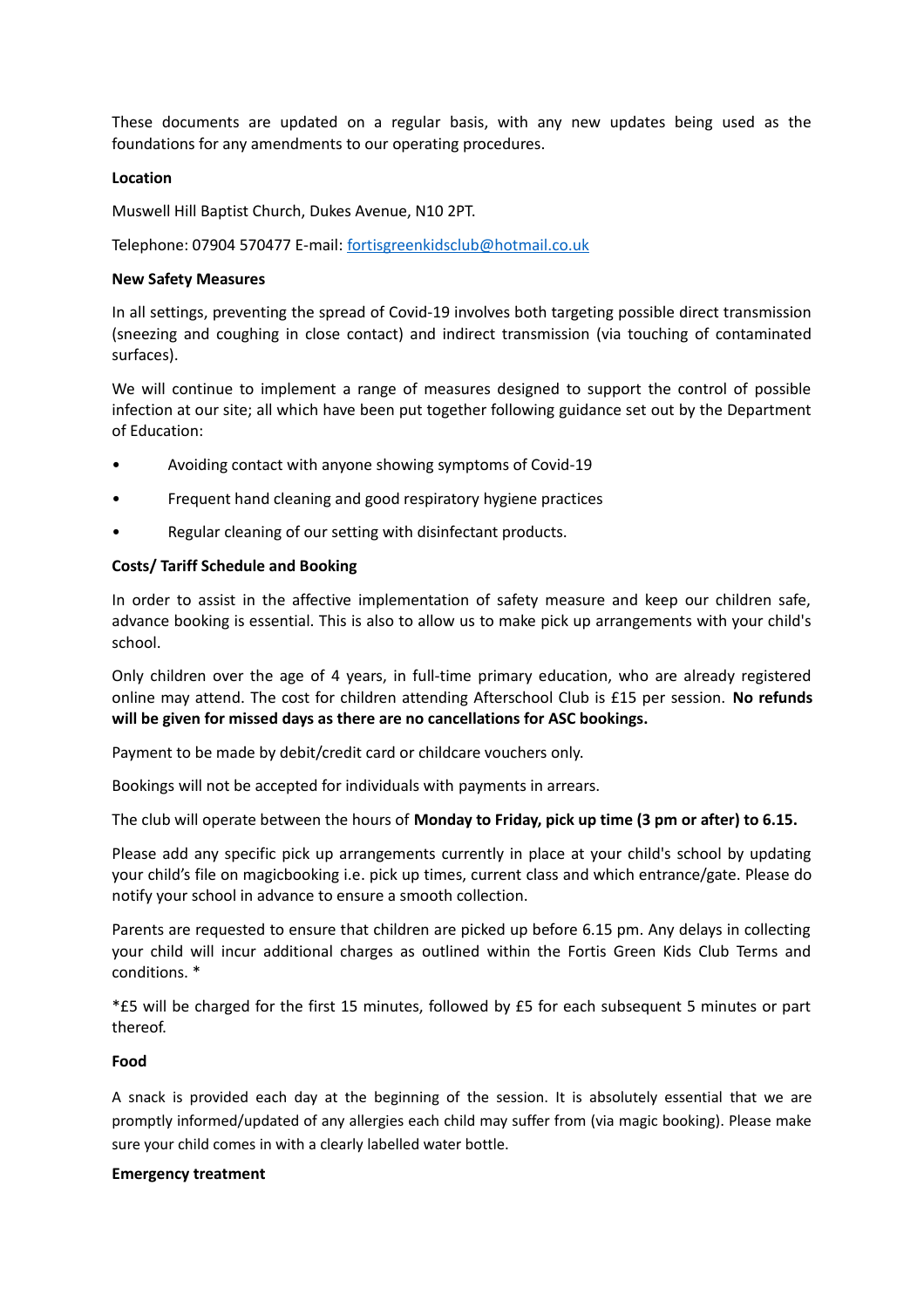The club will adhere to OFSTED registration requirements for trips at all times. FGKC staff, under the direction of the Senior Play-leader, will make short-term and necessary decisions for the welfare of the children attending.

By registering, parents give permission for their child(ren) to receive urgent medical treatment from qualified First Aiders and give permission to seek any emergency medical advice or treatment if it is necessary. In the event of an emergency, every effort will be made to contact parents and other contacts named on the relevant registration form.

# **Clothing**

Please make sure that your children wear clothing that they can easily put on themselves, and are clearly labelled with their name (we cannot store spare clothes). **Please do not bring any toys or personal sanitation (such as tissues/hand sanitiser: we are well stocked). Also please do not bring any PPE as this is against Government guidance and can increase the risk when used by a child.**

# **Behaviour**

All of our sessions will be run in line with the Fortis Green standard code of conduct; any actions taken by a child which are deemed to cause harm, injury or insult to another child will be handled in line with our standard guidelines (available on request).

# **Guidance for families attending our after school club**

- Parents will not be permitted to enter the building.
- On collection of your child/children, please wait at the aforementioned meeting point (entrance to 2, Dukes Avenue) and ring our bell. The respective children will be brought to the door by a member of staff to meet you.
- To reduce waiting time in line, parents are welcome to call/text 07904570477 so that staff can get children ready for pick up.
- We will not be able to change these pick up procedures due to bad weather, so please bear this in mind and ensure that you dress yourself and your child accordingly.

# **Action should illness occur- Parents & Club Responsibilities**

# **Parent's Responsibilities**:

We all have a role to play in ensuring we are able to run the after school club safely and efficiently. Fortis Green Kids Club requests the support and understanding of its parents/members to ensure adherence to guidance set out by regulatory authorities.

- Monitor your child's health (and the health of the whole household) and only book/send your child to the club if they are all well. Please communicate any illness via email or phone call before the start of the day.
- Look out for symptoms of the coronavirus in all members of your household (e.g. a new, continuous cough, a high temperature of above 37.8 degrees and/or a loss of, or change in, your normal sense of taste or smell).
- If anyone in the family home develops coronavirus symptoms, follow the government guidance for households with possible coronavirus infection.
- Collect your child from ASC as soon as possible if you are informed they are unwell.
- Ensure your child is collected punctually before 6.15.